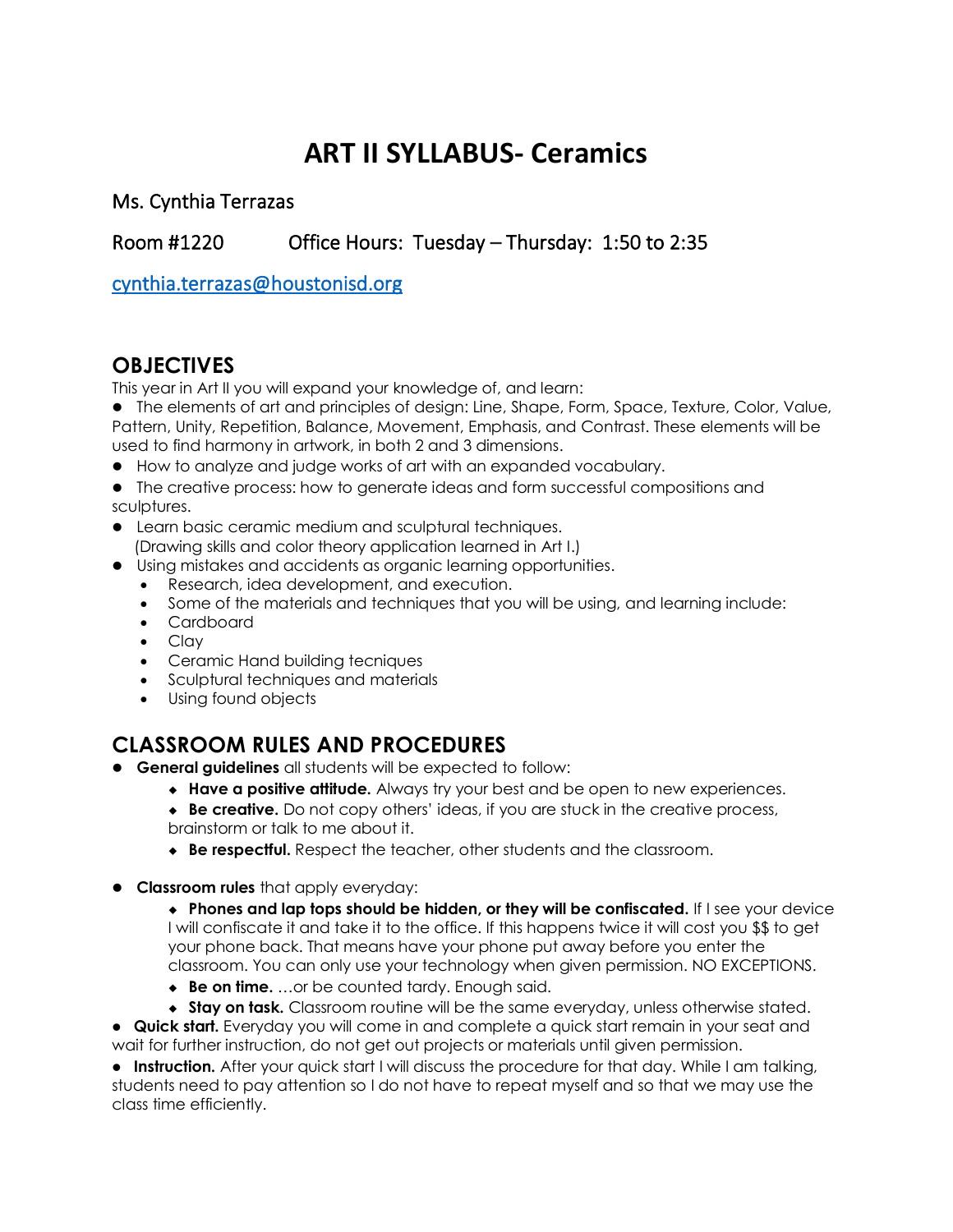⚫ **Activity/Lesson.** All students are expected to participate in the daily activities, no exception. If you are unsure about something or are stuck, you need to let me know so that I can help you… that is what I am here for! Depending on the activity, talking is generally allowed.

⚫ **Clean-Up.** The last 5-10 minutes of class are devoted to cleaning up. The bell does not dismiss you – I do. If your table is not clean, you will stay until it is. There are consequences for leaving without cleaning up such as not being able to use materials or participate in the next day's activities.

 **When I'm talking, listen.** To ensure efficient use of class time, with the short amount of time we have, you will be expected to stop what you are doing and pay attention to what I am saying.

 **Communicate.** If you have a problem or situation, please talk to me about it at an appropriate time so we can come up with a solution.

#### **GRADING PROCEDURES**

All of your major projects will be graded on craftsmanship, effort, creativity, and work habits.

- Craftsmanship: project is clean, neat, complete, and shows good use of materials.
- Effort: Genuine attempt at the assignment was made.
- Creativity: your project is meaningful, is apparent that time was spent developing a good idea.
- Work habits: Efficient use of class time.

⚫ There is a 2 grade per week requirment by the district. Grading will be based on creativity (meaningful thought) and individual growth. Do not compare your grade with other students. I will discuss any grade received with you at an appropriate time and within a timely manner.

 Projects, assignments, papers and quick starts will be graded. Due to the nature of the materials and your individual projects due dates will vary. Certain projects will have hard deadlines.

⚫ Total grade percentage: 40 % Class work- use of class time 60% Major projects – finished projects, and weekly progress

100 % TOTAL

# **PROJECTS YOU WILL BE WORKING ON THE FIRST SEMESTER Very much subject to change**

⚫ *Replicating ancient ceramics.* You will research ancient ceramic objects and replicate it in 2- D and 3-D and then recreate it in a new way that reflects our current culture.

- *Material exploration.* This abstract work of art will incorporate a wide variety of found objects and materials.
- ⚫ *Decorative tile.* Basic slab building, carving and underglaze application.
- *Ceramic Box*. Learning how to use slab techniques, additive, subtractive, coil, score & slip, etc.
- ⚫ *Art Criticism.* This lesson will teach you how to successfully view, observe, and judge a work of art to form an educated evaluation and personal opinion of a work.
- ⚫ *Additional projects that may come up.* This is based on the progression of the class.